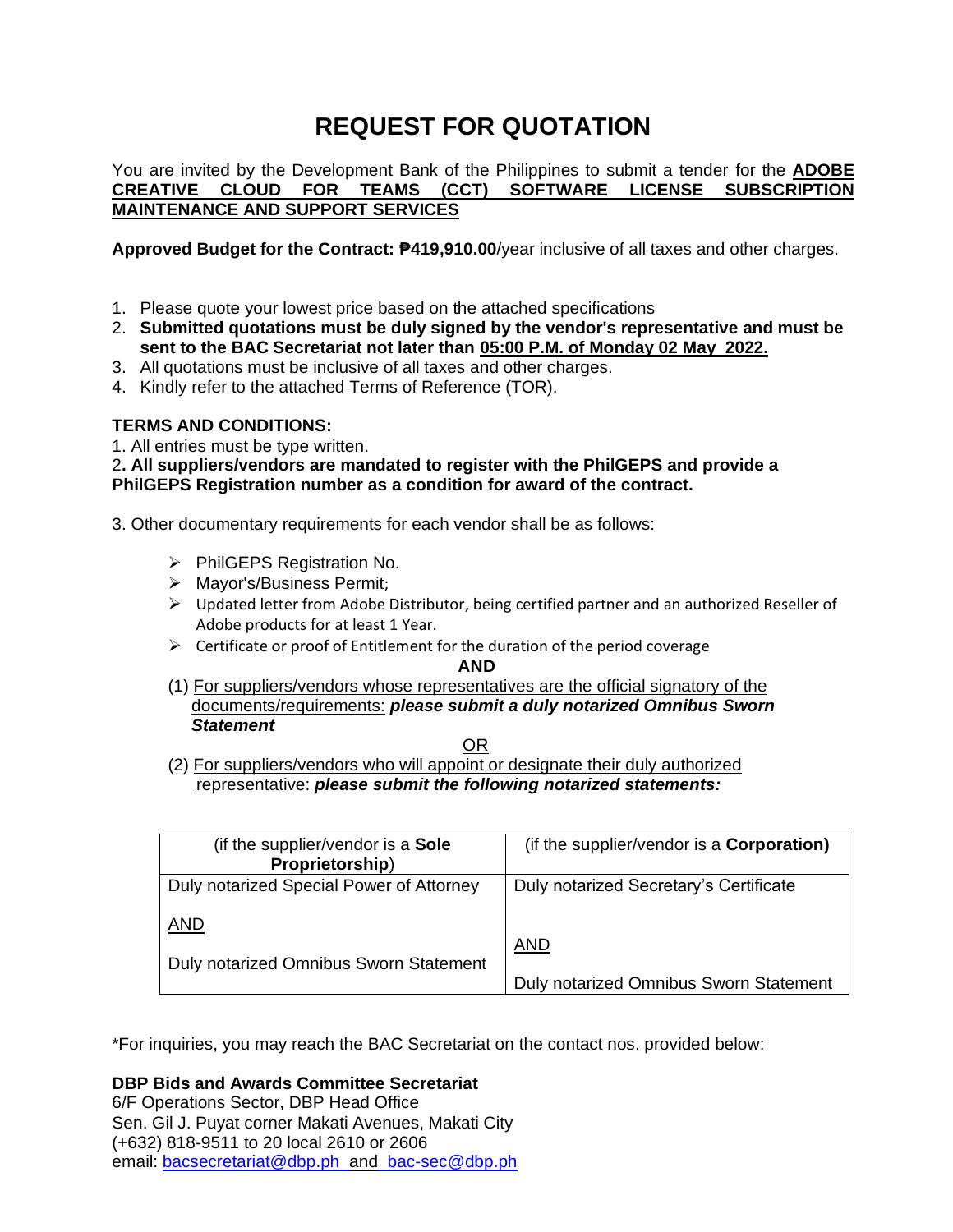#### Adobe Creative Cloud for Teams (CCT) Software License Subscription with Maintenance and **Support Services**

#### **TECHNICAL SPECIFICATIONS**

#### **BACKGROUND** i.

Adobe Creative Cloud for teams (CCT) is a web-based series for Software Suite of Graphic Design, Video Editing and Web Development Applications which enables enhancement and manipulation of photos and creation of original Digital Art Design.

#### II. PERIOD COVERAGE

The Software License Subscription with Maintenance and Support shall cover for one (1) year or from June 23, 2022 to June 22, 2023.

#### **III. VENDOR REQUIREMENTS**

- 1. BAC Documentary Requirements in compliance to the Government Procurement Law as per latest Revised Implementing Rules and Regulations (IRR) of Republic Act (RA) No. 9184 under Section 53.9:
	- a. Valid and Current PhilGEPS Registration/Certificate
	- b. 2022 Business or Mayor's Permit
	- c. Updated Income Tax Return (ITR)
	- d. Updated and Notarized Omnibus Sworn Statement
	- e. Updated and Notarized Secretary's Certificate
	- f. Updated Letter from an Adobe Distributor, being a certified Partner and an authorized Reseller of Adobe Products for at least 1 Year.
- 2. Vendor must open/maintain a Savings Deposit Account with DBP where payments shall be credited within fifteen (15) calendar days from issuance of Notice of Award (NOA).
- 3. Vendor must issue the License Certificate or Proof of Entitlement for the duration of the period as provided under Section 2.

#### IV. SOFTWARE MAINTENANCE AND SUPPORT INCLUSIONS

Six (6) License Subscription of Adobe Creative Cloud for Teams (CCT) Suite Edition with the following Software Applications.

- 1. Adobe Photoshop CC
- 2. Adobe Photoshop CC Lightroom Classic CC
- 3. Adobe Illustrator CC
- 4. Adobe InDesign CC
- 5. Adobe Dimensio n CC
- 6. Adobe Fuse CC (Preview)
- 7. Adobe Acrobat Pro CC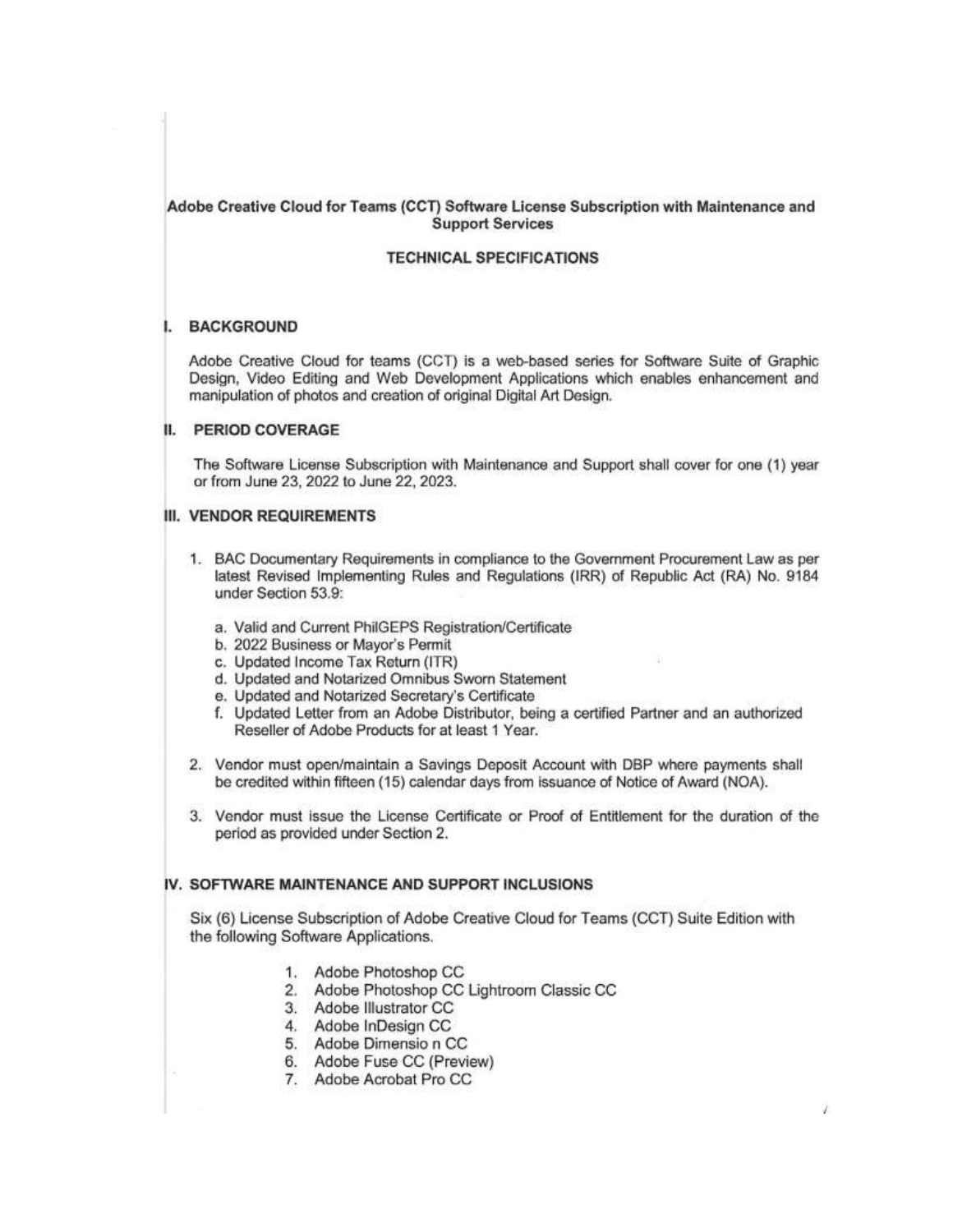#### Adobe Creative Cloud for Teams (CCT) Software License Subscription with Maintenance and **Support Services Technical Specifications**

- 8. Adobe InCopy CC
- 9. Adobe Bridge CC
- 10. Adobe Premiere Pro CC
- 11. Adobe After Effects CC
- 12. Adobe Audition CC
- 13. Adobe Speed Grade CC
- 14. Adobe Media Encoder CC
- 15. Adobe Prelude CC
- 16. Adobe Story Plus CC
- 17. Adobe Dreamweaver CC
- 18. Adobe Muse CC
- 19. Adobe Animate CC
- 20. Adobe XD CC
- 21. Adobe Spark with Premium Features
- 22. Adobe Flash Builder Premium
- 23. Adobe Fireworks CS6
- 24. Adobe Scout CC

#### V. Maintenance and Support Inclusions

- 1-year support for any inquiries or problems concerning the software
- Notification on software updates and assistance on the installation.
- Availability:
	- Mondays to Sundays
	- 24 x 7 technical support; Response time of 4 hours and resolution time within 24 hours.

#### VI. APPROVED BUDGET

The Approved Budget for the Contract (ABC) is P419,910.00 VAT Inclusive.

#### **VII. PAYMENT**

DBP shall pay the corresponding contract price to the Vendor via credit to its deposit account within Fifteen (15) calendar days from receipt of the Vendor's Sales Invoice and submission of the documentary requirements as enumerated under this Technical Specifications, if any, subject to the usual government audit/accounting/procurement policies, provided the Vendor has generated a positive performance assessment to be conducted by DBP in accordance with established metrics.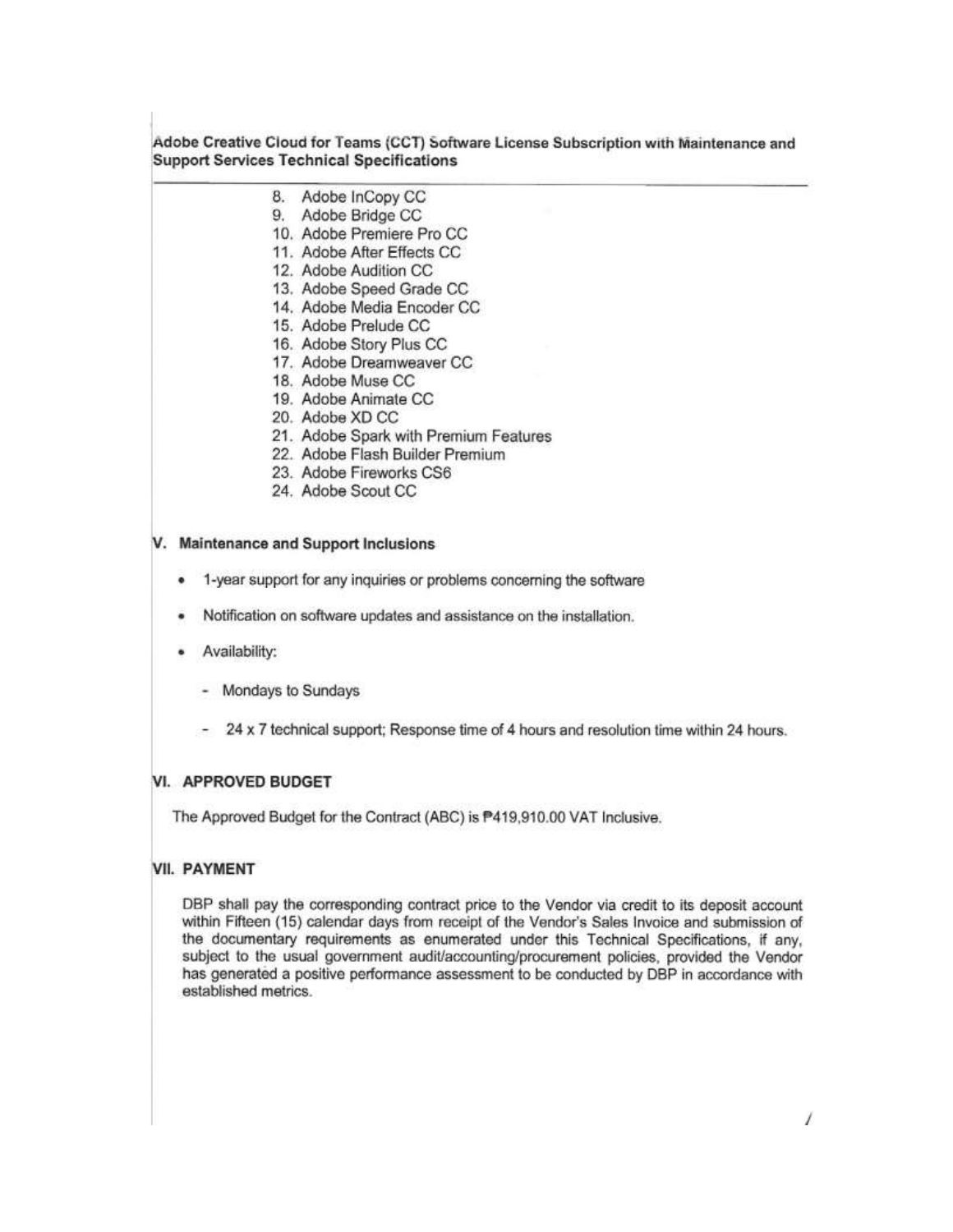Adobe Creative Cloud for Teams (CCT) Software License Subscription with Maintenance and **Support Services Technical Specifications** 

#### **VIII, PERFORMANCE BOND**

The vendor is required to submit a performance security in any of the following forms and percentages:

| Form of Performance Security                                                                                                                                                                                                          | Minimum<br>$\frac{0}{2}$<br>٥f<br><b>Contract Price</b> |  |
|---------------------------------------------------------------------------------------------------------------------------------------------------------------------------------------------------------------------------------------|---------------------------------------------------------|--|
| Cash, cashier's/manager's check issued by a Universal or<br>Commercial Bank                                                                                                                                                           |                                                         |  |
| Bank draft/guarantee or irrevocable letter of credit issued by a<br>Universal or Commercial Bank; provided, however, that it shall be<br>confirmed or authenticated by a Universal or Commercial Bank, if<br>issued by a Foreign Bank | Five percent (5%)                                       |  |
| Surety Bond callable upon demand issued by a surety or<br>insurance company together with certificate issued by Insurance<br>Commission certifying the surety or insurance company is<br>authorized to issue such surety bond         | Thirty percent (30%)                                    |  |

The Performance Security shall be effective for one (1) year or from June 23, 2022 to June 22, 2023. The said amount shall only be released after the issuance of the Certificate of Final Acceptance, provided that DBP has no claims filed against the supplier/vendor and that all the conditions imposed under the contract have been fully met.

In the event of any extension of the Agreement, the Performance Security shall be renewed accordingly, provided that the extension is mutually agreed upon by both Parties. The amount of the Warranty Security for the subsequent contract term/extension period shall be determined subject to the terms and conditions of the said extension.

#### IX. NON-DISCLOSURE CONDITION

The vendor shall strictly adhere to the confidentiality agreement with the Bank. Information about DBP and its operation in this document is considered proprietary and confidential and must be treated as such by the recipients of this Technical Specifications. In the same manner, the responses to the Technical Specification which shall be specified as confidential shall not be disclosed to any third party.

- 1. Each party agrees to hold and maintain confidential all materials and information which shall come into its possession or knowledge in connection with the project or its performance, and not to make use hereof other than for the purpose of this project.
- 2. After completion of the project, all materials, data, proprietary information and other related documents provided to the winning vendor and which are hereby deemed owned by DBP shall be returned to DBP.
- 3. The winning vendor undertake that it shall make appropriate instructions to its employees who need to have access to such information and materials to satisfy and comply with its confidential obligation as set forth in this Section.
- 4. This confidentiality obligation shall survive even after the termination of the contract.